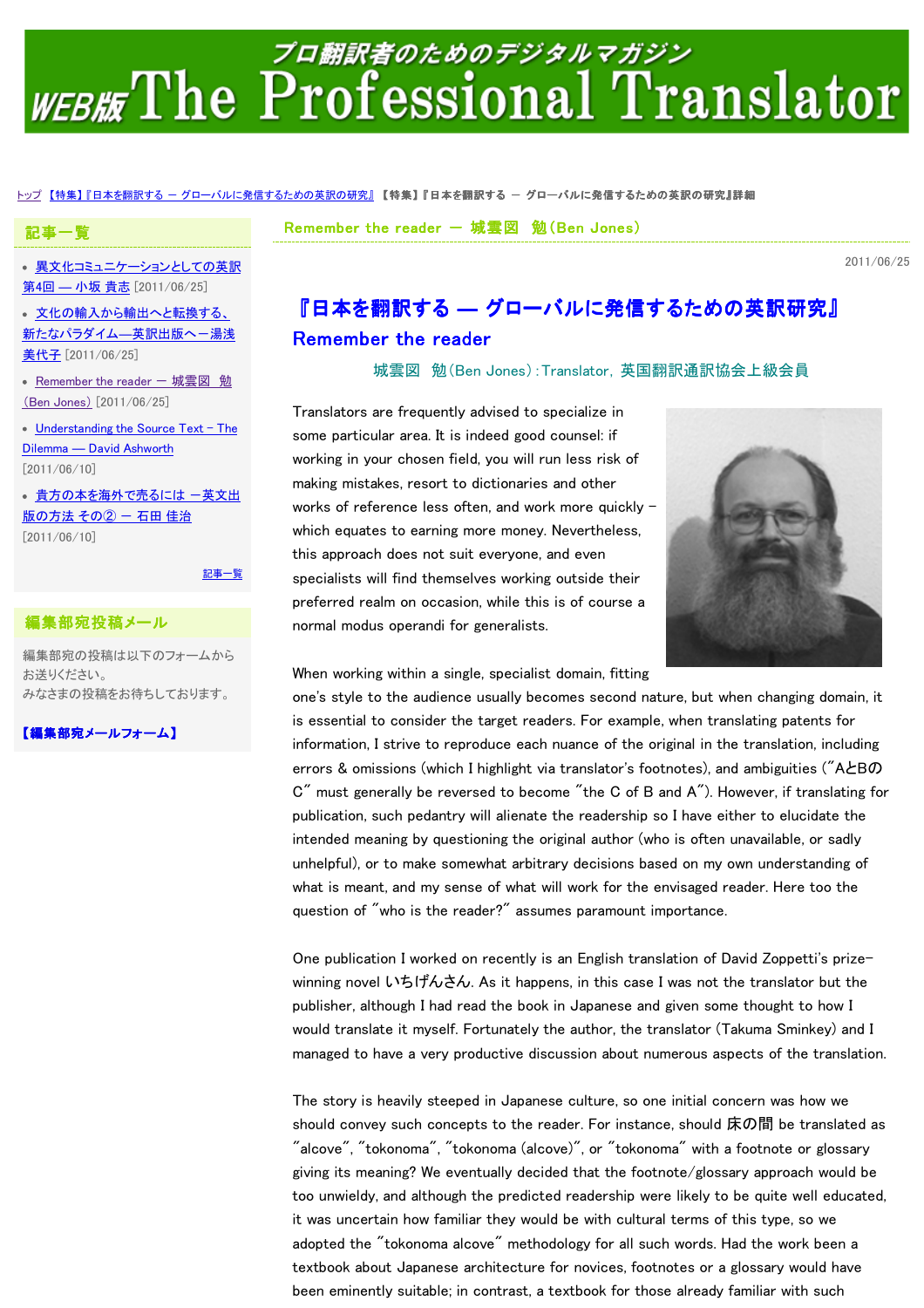concepts would have required "tokonoma" to stand by itself; and a story not focused on the Japanese environment could have made do with "alcove"  $-$  or possibly have even omitted or reworked the reference.

Another phrase which required quite lengthy debate between the three of us was ヌンチャ クのよう. In a martial arts context, it would be usual to refer to "like a pair of nunchaku", yet few readers of this book were likely to be Bugei aficionados, and indeed, in a modern context it is quite likely that younger readers would take nunchaku or nunchuk to mean a Wii controller device (an issue that would not have arisen when the book was first written!), while many more would have no idea what nunchaku are – and even those that did might be unaware that in general it is an example of plurale tantum (like scissors, pants, etc.), and might therefore interpret "a pair" as referring to two implements. Translating in a historical/cultural way as "rice flails" would be liable merely to confuse the audience, and in fact there was no true need to retain this specific image within the simile. We therefore considered a whole raft of options, even literally incorrect renderings (意訳) such as "like a Ninja weapon", and finally agreed on a compromise. I heartily recommend the writings of renowned translator Anthea Bell to anyone interested in creative solutions to such conundrums.

The word "pants" cited above serves to illustrate a further problem: I had to decide whether the wordings and spellings adopted in the book should reflect American or British usage (or some other form such as Australian). From a purely business perspective, the U.S. market is much larger – yet British readers do have issues with Americanisms, and some words (e.g. "first floor") have quite different meanings on opposite sides of the 'pond'. Eventually, to avoid having to print two separate versions, we plumped for a compromise 'mid-Atlantic' style, as many publishers are now doing. In case you think this is primarily an issue for literary texts, affecting only the 'touch and feel' of the document, beware: even technical translators need to ascertain where and by whom their translation is going to be read, as nuances and terminology vary greatly, and are almost never explained in Japanese  $\langle - \rangle$  English dictionaries, only in specialist American  $\langle$   $\rightarrow$  British usage guides. My clients generally tell me which is required, and have also sometimes asked me to translate documents between American and British English.

At the same time, languages change constantly. Although original literary texts are seldom altered for this reason (ignoring for now 現代語訳 of ancient works or conversion to modern 仮名遣い), it is not unheard of – in particular, the rise of political correctness and 放送禁止用語 has meant that some works from earlier times are now changed when reprinted. The story of いちげんさん concerns a blind character and a "foreigner", so we did have to be aware of modern sensibilities on this issue, whilst retaining dialogue that sounded realistic (including some rough words). Conversely, I recently revisited 向日葵, a play by Murai Shimako I first translated over twenty years ago, and found that my wording now sounded so dated that a retranslation was in order. That is one advantage that literary translators enjoy over authors, and indeed over technical translators. As with many great works of literature, I suspect that いちげんさん too will come to be retranslated in time.

Nothing is set in stone, not even the title. The cult classic "Zen and the Art of Motorcycle Maintenance" was first translated into Japanese as 息子と私とオートバイ (omitting all reference to Zen – perhaps on the basis that it was an attractive, exotic concept for Western readers but a word which conjured up entirely different images for those in Japan), but later it became 禅とオートバイ修理技術 (a far more literal translation, which nevertheless absolutely misses the implications of "Art" in the original). How then to translate いちげんさん ? The idea of 一見さんお断り is so deeply rooted in Kyōto culture, surely any attempt to translate it must fall between the two stools of a long-winded explanation and a pithy yet inadequate rendering. This taxed us greatly, and